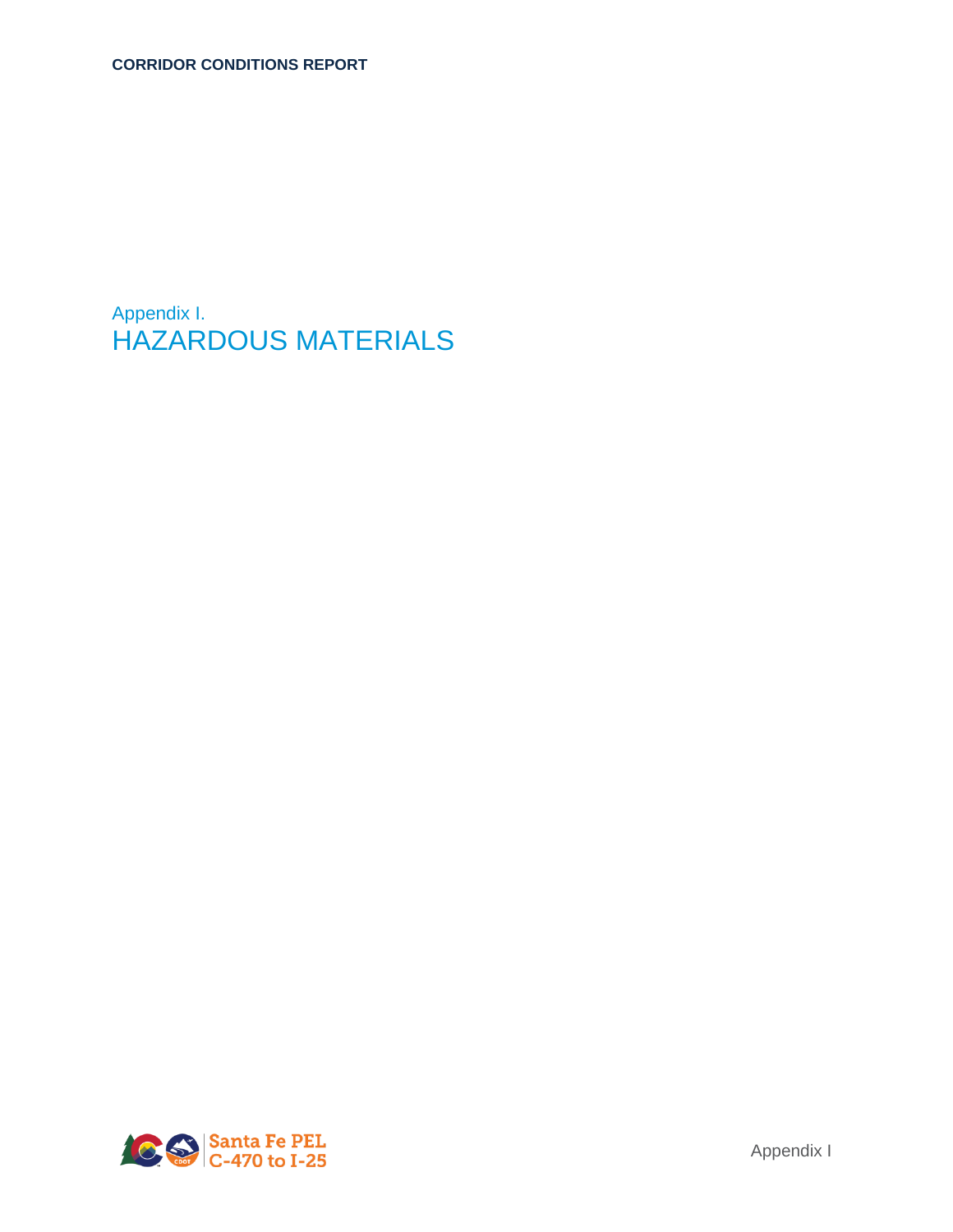The table below lists general hazardous material concerns, followed by sites that were evaluated in the database and found to be recognized environmental conditions (REC) or potential environmental concerns (PEC) within the Environmental Study Area. The remaining listed sites in the database are either not located within the Environmental Study Area, or are not considered hazardous material concerns. However, the remaining listed sites could potentially pose hazardous material concerns if the Environmental Study Area expands or significantly changes, if environmental conditions on the sites or in the adjoining area change, or if additional information is discovered. The *Santa Fe PEL Study C-470 to I-25 Corridor Conditions Report* contains Figure 65 through Figure 66 with map identification (ID) locations and the GeoSearch database is included in this document as Attachment 1.

| <b>Site Name/</b><br><b>Address</b>        | <b>Map ID</b>                         | <b>Listed Databases</b><br><b>Applicable to</b><br><b>REC or PEC</b> | <b>Site Description</b>                                                                                                                                                                                                                                                                                                                                                                       |
|--------------------------------------------|---------------------------------------|----------------------------------------------------------------------|-----------------------------------------------------------------------------------------------------------------------------------------------------------------------------------------------------------------------------------------------------------------------------------------------------------------------------------------------------------------------------------------------|
| Industrial and<br>Commercial<br>Properties | Entire<br>Environmental<br>Study Area | Not Applicable<br>(N/A)                                              | The majority of the Environmental<br>Study Area contains industrial and<br>commercial properties. These types<br>of properties are generally known to<br>use and dispose of hazardous<br>materials.                                                                                                                                                                                           |
| <b>Storage Tanks</b>                       | Entire<br>Environmental<br>Study Area | N/A                                                                  | Aboveground storage tanks (ASTs)<br>and underground storage tanks<br>(USTs) that have not been reported<br>as having leaks are in use on various<br>properties within the Environmental<br>Study Area. These tanks usually<br>contain fuels or oil. Leaks, spills, and<br>accumulation of drips over time<br>could potentially create a hazardous<br>material concern on these<br>properties. |
| Leaking<br>Underground<br>Storage Tanks    | Entire<br>Environmental<br>Study Area | N/A                                                                  | Approximately 100 leaking<br>underground storage tank (LST)<br>sites are located within the<br>Environmental Study Area. Specific<br>locations and information for each<br>site can be found in the GeoSearch<br>database (Attachment 1). Active LST<br>sites have known petroleum<br>contamination of soil and/or<br>groundwater, and closed LST sites<br>may have residual contamination.   |
| Railroad tracks                            | Entire<br>Environmental<br>Study Area | N/A                                                                  | Railroad tracks run parallel to the<br>majority of the east side of Santa Fe<br>Drive. Railroads are considered<br>PECs due to the potential for<br>undocumented events and an<br>accumulation of drips, leaks, and<br>spills over time. The railroad ties are<br>also commonly made from treated<br>wood containing creosote or heavy<br>metals.                                             |

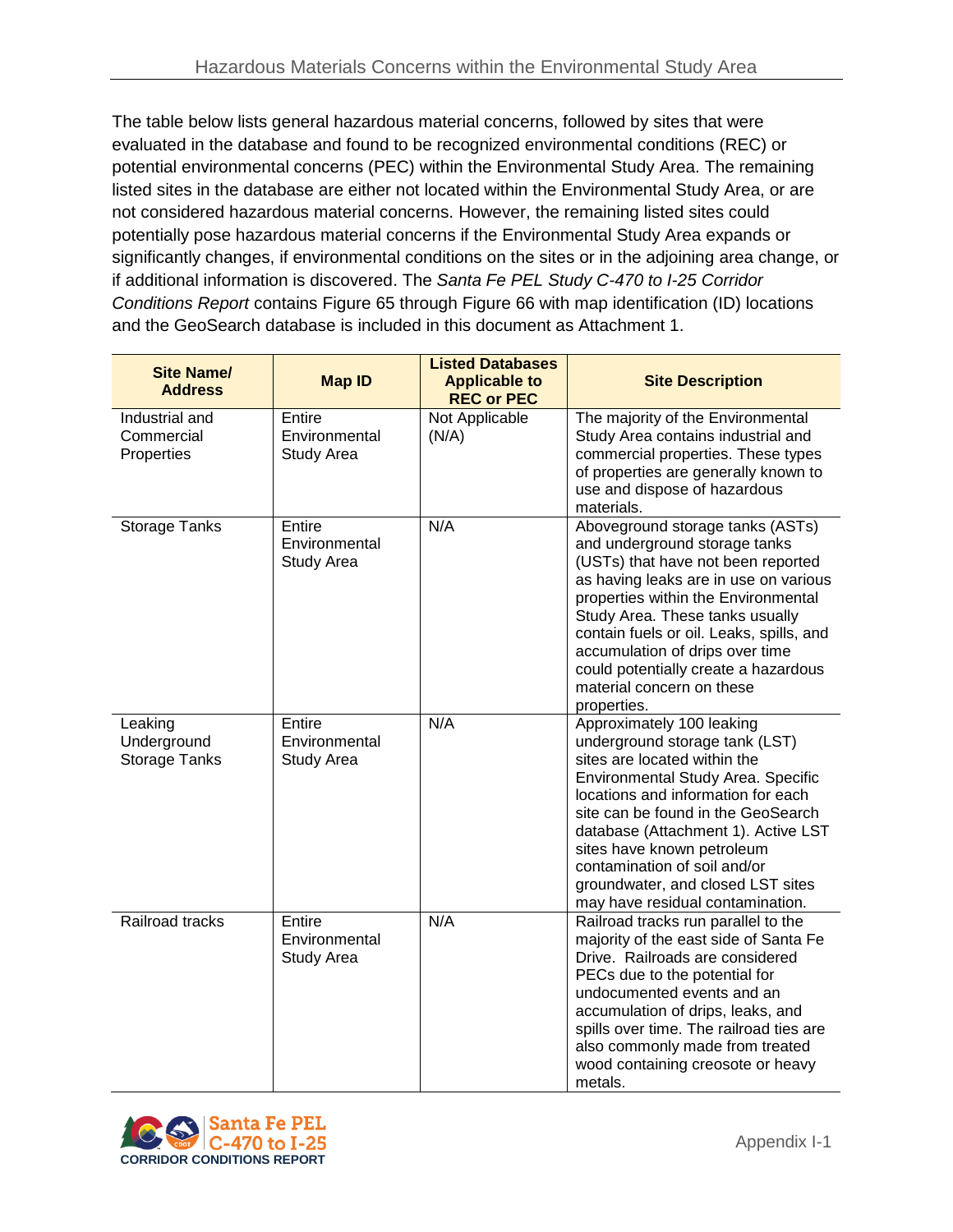| <b>Site Name/</b><br><b>Address</b>                                                                             | <b>Map ID</b>                                | <b>Listed Databases</b><br><b>Applicable to</b><br><b>REC or PEC</b> | <b>Site Description</b>                                                                                                                                                                                                                                                                                                                                                                                                                                                                                                                    |
|-----------------------------------------------------------------------------------------------------------------|----------------------------------------------|----------------------------------------------------------------------|--------------------------------------------------------------------------------------------------------------------------------------------------------------------------------------------------------------------------------------------------------------------------------------------------------------------------------------------------------------------------------------------------------------------------------------------------------------------------------------------------------------------------------------------|
| <b>Asbestos Containing</b><br>Materials (ACM)<br>and Lead Based<br>Paint (LBP)                                  | Entire<br>Environmental<br><b>Study Area</b> | N/A                                                                  | Buildings and structures within the<br>Environmental Study Area may<br>contain ACM or LBP. ACM may also<br>be found in utility corridors, and LBP<br>may be found on signs and road<br>markings. ACM is known to have<br>been abated from buildings located<br>at: 1290, 1234, 1240, 1410, and<br>5900 South Santa Fe Drive; and 950<br>W Alameda Ave.                                                                                                                                                                                     |
| Dry Cleaners                                                                                                    | Entire<br>Environmental<br><b>Study Area</b> | N/A                                                                  | A few dry cleaners are located within<br>the Environmental Study Area that<br>do not have reported spills. Dry<br>cleaners are known to use<br>hazardous solvents.                                                                                                                                                                                                                                                                                                                                                                         |
| No Action<br>Determination<br>(NAD) Voluntary<br>Cleanup and<br>Redevelopment<br>Program (VCRA)<br><b>Sites</b> | Entire<br>Environmental<br>Study Area        | N/A                                                                  | Numerous VCRA sites with NADs<br>are located within the Environmental<br>Study Area which indicate the<br>existence of contamination that does<br>not exceed state standards or<br>contamination which does not pose<br>an unacceptable risk to human<br>health and the environment; or that<br>contamination originates from a<br>source on adjacent or nearby real<br>property and the entity responsible<br>will be taking necessary action, if<br>any, to address the contamination.<br>These sites were, therefore, granted<br>a NAD. |
| Electrical<br>Transformers                                                                                      | Entire<br>Environmental<br>Study Area        | N/A                                                                  | Power lines and pad and pole-<br>mounted electrical transformers may<br>be found throughout the<br>Environmental Study Area that may<br>or may not contain polychlorinated<br>biphenyls (PCBs). If utility relocation<br>is required, the owner of the utility<br>will be responsible.                                                                                                                                                                                                                                                     |
| Denver Radium<br>Sites,<br>Various Places in<br>Denver                                                          | 1, 7                                         | NPL, RODS,<br>SEMS, SF,<br>DOCKETS, EC,<br><b>ICIS, HISTSWLF</b>     | REC: Santa Fe Drive overlaps these<br>sites. The Denver Radium Sites<br>consist of numerous active<br>Superfund sites consisting of 65<br>properties organized into 11<br>operable units (OUs). Radium<br>processing was performed at these<br>sites in the early 1900s. Soils on<br>these sites were contaminated with<br>radioactive radium, thorium, and<br>uranium. Decay of these elements<br>produces radon gas which may build<br>up inside structures. Chronic<br>exposure to radon has been shown                                 |

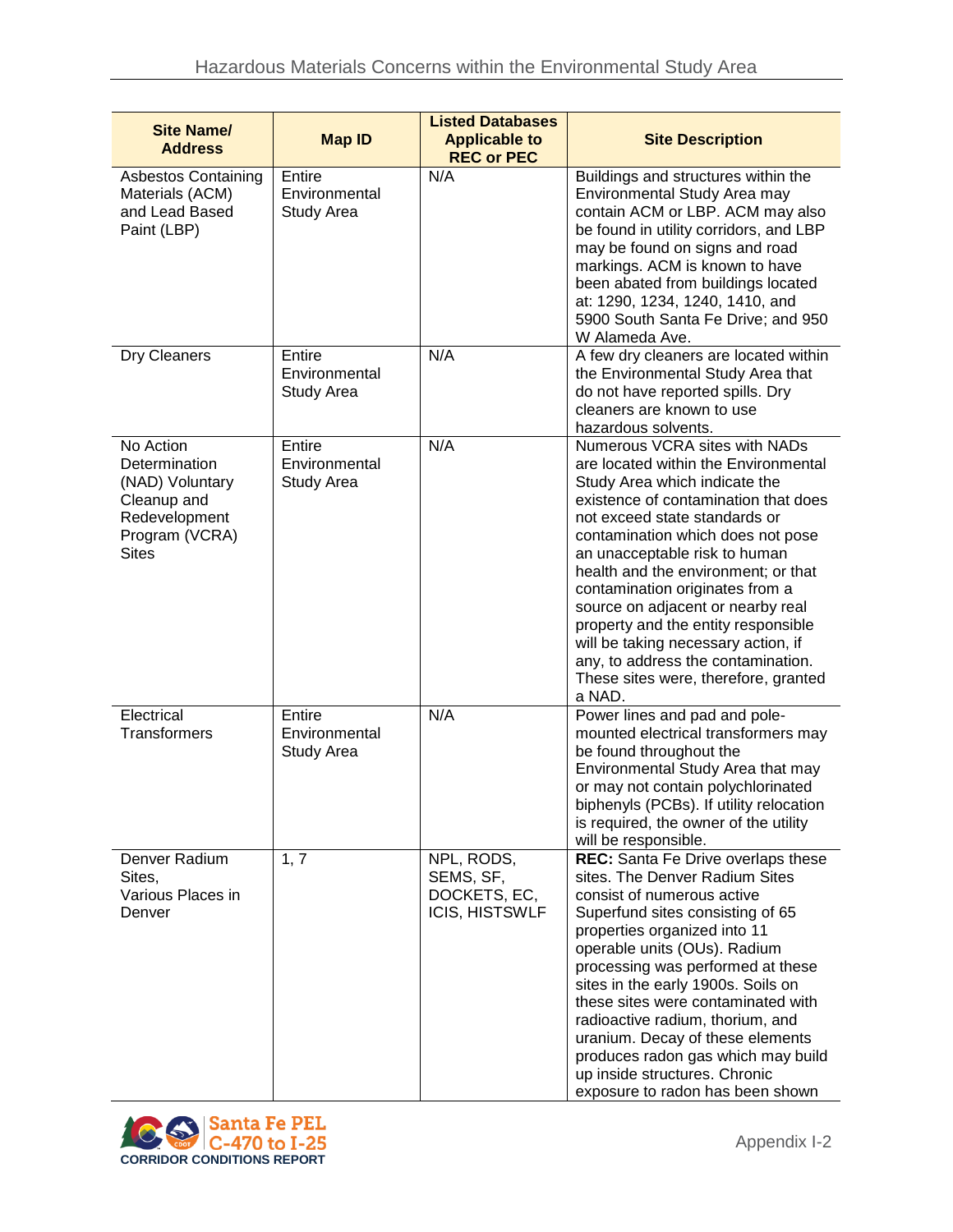| <b>Site Name/</b><br><b>Address</b>                                                                                                                                                                                                                       | <b>Map ID</b> | <b>Listed Databases</b><br><b>Applicable to</b><br><b>REC or PEC</b> | <b>Site Description</b>                                                                                                                                                                                                                                                                                                                                                                   |
|-----------------------------------------------------------------------------------------------------------------------------------------------------------------------------------------------------------------------------------------------------------|---------------|----------------------------------------------------------------------|-------------------------------------------------------------------------------------------------------------------------------------------------------------------------------------------------------------------------------------------------------------------------------------------------------------------------------------------------------------------------------------------|
|                                                                                                                                                                                                                                                           |               |                                                                      | to cause lung cancer. Direct contact<br>with contaminated soil or debris may<br>also pose a risk. Cleanup has taken<br>place at all of the OUs except OU 8<br>(Shattuck Chemical Co); however, 8<br>of the 11 OUs have some waste left<br>on site. These are complicated sites<br>and more details on the Radium<br>Sites may be found in the<br>GeoSearch database (Attachment<br>$1$ ). |
| 3855 S Santa Fe<br>Unknown, CO                                                                                                                                                                                                                            | 3             | <b>HISTSWLF</b>                                                      | REC: This site is located adjacent to<br>Santa Fe Drive and may overlap it. A<br>historic landfill is at this location that<br>has caused odors and stream<br>pollution.                                                                                                                                                                                                                  |
| Gates Rubber:<br>Wellfield<br>Parcel/Tennessee<br>and Santa Fe<br>Avenues/Gates<br><b>Rubber Wellfield 1</b><br>#1, Tennessee and<br>South (S) Platte<br><b>River Drive/Gates</b><br>Rubber Wellfield II,<br>Tennessee and<br>South Platte River<br>Drive | 9             | BF, VCRA                                                             | REC: This site is located adjacent to<br>Santa Fe Drive. This brownfield site<br>is a former settling basin and well<br>field for industrial production. This<br>was a VCRA site from 2004-2005<br>with petroleum contaminated soils.                                                                                                                                                     |
| Name Not Reported,<br>S of Oxford and<br>West (W) of Santa<br>Fe                                                                                                                                                                                          | 12            | <b>HISTSWLF</b>                                                      | REC: This site is located adjacent to<br>Santa Fe Drive and may overlap it.<br>This is a closed domestic landfill with<br>elevated levels of methane.                                                                                                                                                                                                                                     |
| Name Not Reported,<br>4493 S Santa Fe                                                                                                                                                                                                                     | 20            | <b>HISTSWLF</b>                                                      | <b>PEC:</b> This site is located adjacent to<br>Santa Fe Drive and may overlap it. A<br>historic landfill is listed at this<br>location. In 1968 the owner was<br>ordered to clean up health nuisances<br>on the property.                                                                                                                                                                |
| Known Landfill,<br>boundaries are<br>approximately North<br>(N) half way across<br>golf course<br>(Englewood Golf<br>Course) from<br>Oxford, S Oxford<br>Ave, W South Platte<br>River, East (E) just<br>short of Santa Fe                                 | 21            | DCHISTLF,<br><b>HISTSWLF</b>                                         | REC: This site is located adjacent to<br>Santa Fe Drive. It is a historic landfill<br>that was originally a gravel mine. It<br>contains asphalt, fly ash, and<br>concrete and has high methane<br>concentrations.                                                                                                                                                                         |

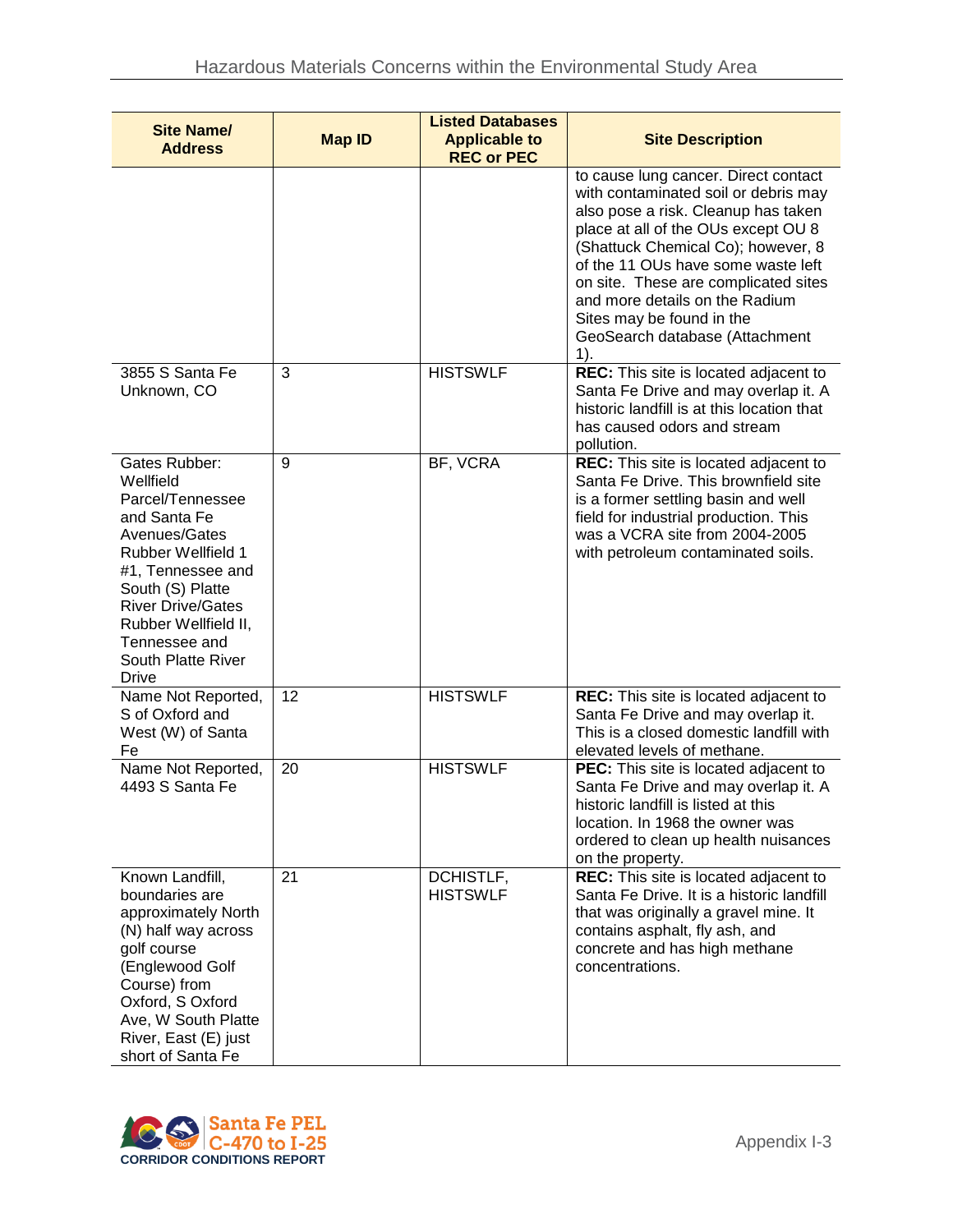| <b>Site Name/</b><br><b>Address</b>                                                                                                                | <b>Map ID</b> | <b>Listed Databases</b><br><b>Applicable to</b><br><b>REC or PEC</b> | <b>Site Description</b>                                                                                                                                                                                                    |
|----------------------------------------------------------------------------------------------------------------------------------------------------|---------------|----------------------------------------------------------------------|----------------------------------------------------------------------------------------------------------------------------------------------------------------------------------------------------------------------------|
| American Medical<br>Transportation, 3801<br>S Santa Fe                                                                                             | 22            | <b>HISTSWLF, SWF</b>                                                 | REC: This site is located adjacent to<br>Santa Fe Drive. It is an active solid<br>waste transfer facility and also a bio-<br>medical historic landfill.                                                                    |
| Artificial Fill,<br>beginning a midpoint<br>between Jewell &<br>Asbury to Warren<br>and Santa Fe, and<br>along Santa Fe<br>Railroad (RR) to E      | 23            | DCHISTLF,<br><b>HISTSWLF</b>                                         | PEC: This site is located adjacent to<br>Santa Fe Drive and may overlap it. It<br>is a historic landfill that includes<br>embankments and dams composed<br>of artificial fill with earth, rock<br>fragments and refuse.    |
| Artificial Fill, fill<br>along either side of<br>Platte River between<br>Ruby Hill &<br>Overland                                                   | 24            | DCHISTLF,<br><b>HISTSWLF</b>                                         | PEC: This site is located adjacent to<br>Santa Fe Drive. It is a historic landfill<br>that includes embankments and<br>dams composed of sand, silt, clay,<br>gravel, wood, brick, concrete, metal,<br>plastic, glass, etc. |
| Known Landfill,<br>south of W<br>Mississippi Ave & E<br>of S Huron to South<br><b>Platte River</b>                                                 | 25            | DCHISTLF,<br><b>HISTSWLF</b>                                         | REC: This site is located adjacent to<br>Santa Fe Drive and may overlap it.<br>This abandoned sand and gravel pit<br>contains residential and solid waste<br>with explosive levels of methane.                             |
| Artificial Fill,<br>between the off<br>ramp from Platte<br>River Drive (Dr) to S<br>Santa Fe and<br>approximately where<br>Arizona would<br>extend | 26            | <b>DCHISTLF,</b><br><b>HISTSWLF</b>                                  | PEC: This site is located adjacent to<br>Santa Fe Drive and may overlap it. It<br>is a historic landfill that includes<br>embankments and dams containing<br>earth, rock fragments, and refuse.                            |
| Artificial Fill,<br>Northeast (NE)<br>corner of Overland<br>Park, between lowa<br>and Arkansas                                                     | 27            | DCHISTLF,<br><b>HISTSWLF</b>                                         | PEC: This site is located adjacent to<br>Santa Fe Drive and may overlap it. It<br>is a historic landfill that includes<br>embankments and dams containing<br>earth, rock fragments, and refuse.                            |
| <b>Artificial Fill,</b><br>encompasses<br>majority of<br>Cinderella City Mall,<br>extends north                                                    | 28            | DCHISTLF,<br><b>HISTSWLF</b>                                         | PEC: This site is located adjacent to<br>Santa Fe Drive and may overlap it. It<br>is a historic landfill that includes<br>embankments and dams containing<br>earth, rock fragments, and refuse.                            |
| Known landfill, in<br>floodplains of S<br>Platte River, W<br>Tennessee to W<br>Mississippi                                                         | 29            | DCHISTLF,<br><b>HISTSWLF</b>                                         | REC: This site is located adjacent to<br>Santa Fe Drive and may overlap it.<br>This abandoned sand and gravel pit<br>contains waste rubber and tires,<br>cans, paper, and demolition debris,<br>with methane present.      |
| Gates Rubber<br>Company (Co)<br><b>Employee Gas</b><br>Station, Parcels 3 &<br>4, NE corner of W<br>Mississippi Ave & S                            | 30            | BF, HISTSWLF                                                         | REC: This site is located adjacent to<br>Santa Fe Drive and may overlap it.<br>This is a brownfield site with<br>contaminated soil and groundwater.<br>This is also the location of an                                     |

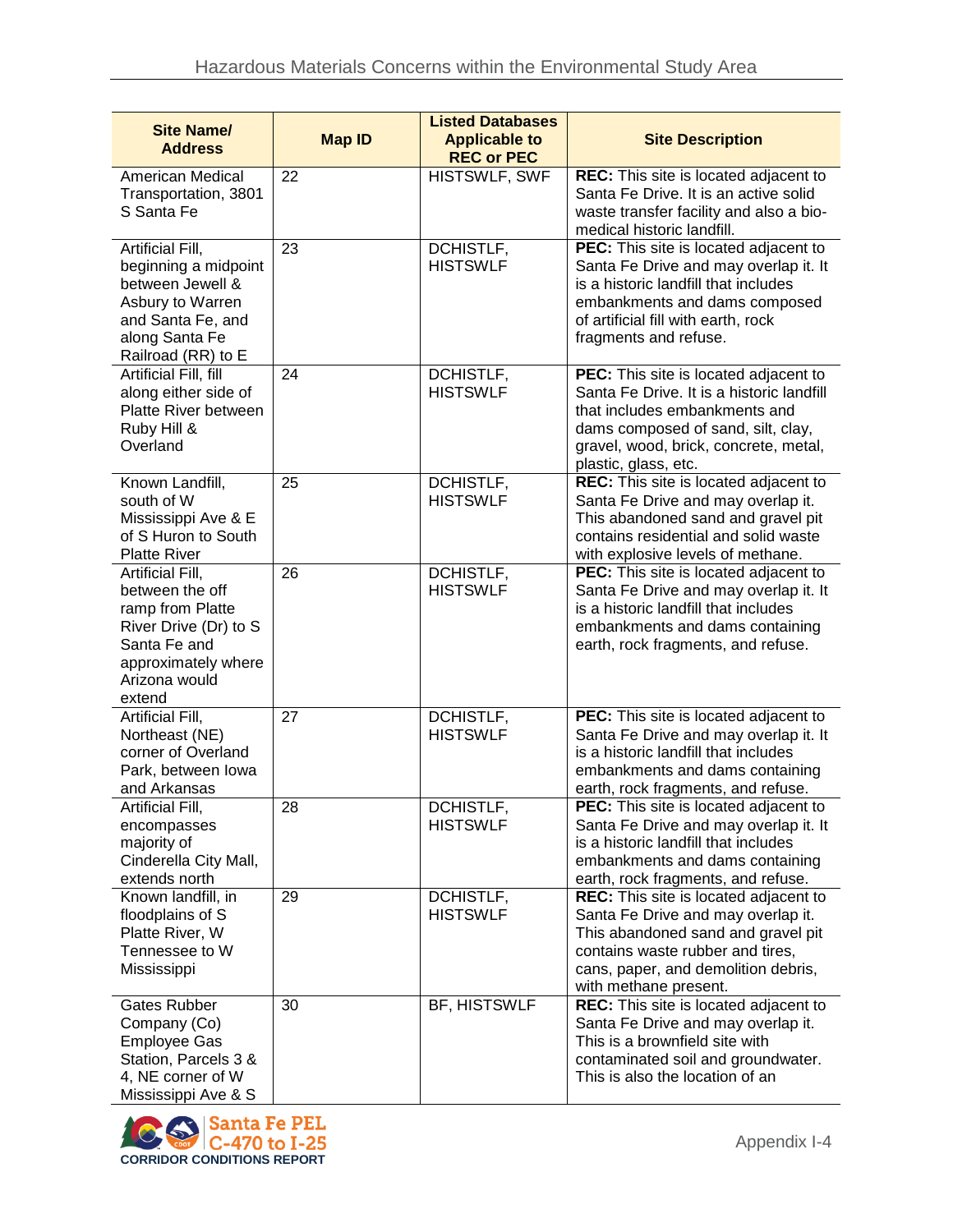| <b>Site Name/</b><br><b>Address</b>                                                                                                | <b>Map ID</b> | <b>Listed Databases</b><br><b>Applicable to</b><br><b>REC or PEC</b> | <b>Site Description</b>                                                                                                                                                                                                                                                                                                                                                                                                        |
|------------------------------------------------------------------------------------------------------------------------------------|---------------|----------------------------------------------------------------------|--------------------------------------------------------------------------------------------------------------------------------------------------------------------------------------------------------------------------------------------------------------------------------------------------------------------------------------------------------------------------------------------------------------------------------|
| Santa Fe Dr/Old<br>Landfill, Mississippi<br>& Santa Fe Dr                                                                          |               |                                                                      | abandoned sand and gravel mine<br>that was used as a landfill.                                                                                                                                                                                                                                                                                                                                                                 |
| Artificial Fill,<br>between Rio Grande<br>RR and I-25; under<br>I-25; between E<br><b>Center Avenue</b><br>(Ave) and E<br>Kentucky | 31            | DCHISTLF,<br><b>HISTSWLF</b>                                         | PEC: This site is located adjacent to<br>Santa Fe Drive and may overlap it. It<br>is an abandoned sand and gravel<br>mine that was used as a landfill that<br>includes embankments and dams<br>containing earth, rock fragments,<br>and refuse.                                                                                                                                                                                |
| Known Landfill, S<br>Jason St to S Platte<br>River, and from W<br>Virginia Ave to just<br>N                                        | 32            | DCHISTLF,<br><b>HISTSWLF</b>                                         | REC: This site is located adjacent to<br>Santa Fe Drive and may overlap it. It<br>is an abandoned sand a gravel pit<br>used as a landfill that received<br>residential and solid waste and<br>demolition debris, and contains<br>methane. Denver animal shelter and<br>the South Platte River are on top of<br>the landfill.                                                                                                   |
| Known Landfill, N<br>Exposition to W<br>Tennessee Ave &<br>from S Huron St to S<br><b>Platte River</b>                             | 33            | DCHISTLF,<br><b>HISTSWLF</b>                                         | REC: This site is located adjacent to<br>Santa Fe Drive and may overlap it. It<br>is an abandoned sand a gravel pit<br>that was used as a landfill that<br>received residential and commercial<br>solid waste with methane present. It<br>is currently a park with a small lake.                                                                                                                                               |
| Reported Dump, S<br>of Dartmouth and W<br>of Huron                                                                                 | 34            | DCHISTLF,<br><b>HISTSWLF</b>                                         | PEC: This site is located adjacent to<br>Santa Fe Drive and may overlap it. It<br>is a reported historic dump with<br>concrete, asphalt, lumber, cardboard<br>and trash.                                                                                                                                                                                                                                                       |
| Name Not Reported,<br>840 W Dartmouth<br>Ave                                                                                       | 35            | <b>HISTSWLF</b>                                                      | PEC: This site is located adjacent to<br>Santa Fe Drive and may overlap it. It<br>is a historic landfill with construction<br>debris. No methane tests have been<br>conducted.                                                                                                                                                                                                                                                 |
| Mississippi & Santa<br>Fe                                                                                                          | 58, 59        | <b>METHANESITES</b>                                                  | REC: This site is located adjacent to<br>Santa Fe Drive and may overlap it. It<br>is an abandoned sand and gravel pit<br>that was used as a landfill by Gates<br>Rubber Co to dispose of waste<br>rubber and tires. It was also used by<br>Denver to dispose of commercial<br>and residential solid waste.<br>Explosive levels of methane gas are<br>present. The area is covered with<br>commercial and industrial buildings. |
| 9999                                                                                                                               | 61            | <b>DCHISTLF</b>                                                      | PEC: This site is located adjacent to<br>Santa Fe Drive and may overlap it. It<br>is a historic landfill. No other<br>information is provided in the<br>database.                                                                                                                                                                                                                                                              |

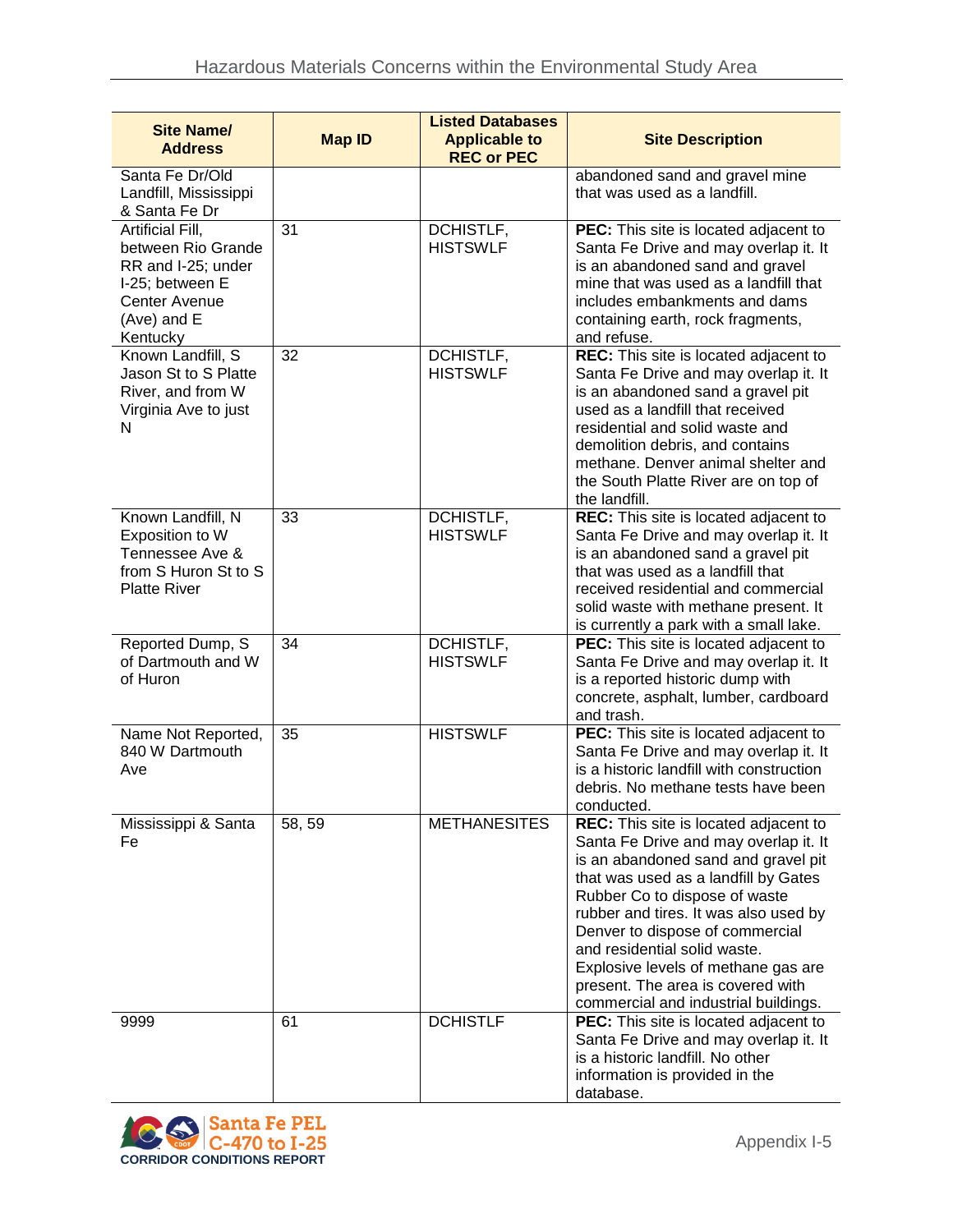| <b>Site Name/</b><br><b>Address</b>                                                                                                                                                | <b>Map ID</b> | <b>Listed Databases</b><br><b>Applicable to</b> | <b>Site Description</b>                                                                                                                                                                                                                                                                                                                                                                                                                                                                                                                                                                                                                                                                                                                                            |
|------------------------------------------------------------------------------------------------------------------------------------------------------------------------------------|---------------|-------------------------------------------------|--------------------------------------------------------------------------------------------------------------------------------------------------------------------------------------------------------------------------------------------------------------------------------------------------------------------------------------------------------------------------------------------------------------------------------------------------------------------------------------------------------------------------------------------------------------------------------------------------------------------------------------------------------------------------------------------------------------------------------------------------------------------|
| Winslow and<br>Davidson<br>Construction, 3700<br>S Santa Fe                                                                                                                        | 65            | <b>REC or PEC</b><br><b>SEMSARCH</b>            | PEC: This site is located adjacent to<br>Santa Fe Drive. It is a landfill site<br>that was investigated by the<br><b>Environmental Protection Agency</b><br>(EPA) and does not qualify as a<br>Superfund (NPL) site. No further<br>activity is planned.                                                                                                                                                                                                                                                                                                                                                                                                                                                                                                            |
| Gates Rubber<br><b>Employee Gas</b><br>Station #4/Bulk Oil<br>Storage #3, NE of<br>Santa Fe and<br>Mississippi                                                                     | 76            | BF, VCRA                                        | <b>REC:</b> This site is located<br>approximately 48 feet east of Santa<br>Fe Drive. It is a brownfield site with<br>soil and groundwater contamination.<br>This was a VCRA site from 2006-<br>2007 with petroleum contaminated<br>soils.                                                                                                                                                                                                                                                                                                                                                                                                                                                                                                                          |
| Chamber Of<br>Commerce Landfill,<br>N of W Main St & E<br>of Santa Fe<br>Dr/Chamber Of<br>Commerce Landfill,<br>bordered by Main<br>St, S Santa Fe Dr,<br>Berry Ave, and<br>Nevada | 80            | <b>HISTSWLF</b>                                 | <b>REC:</b> This site is located in the<br>northeast corner of Santa Fe Drive<br>and Littleton Boulevard,<br>approximately 500 feet north of<br>Littleton Boulevard in the location of<br>the proposed Skunk Hollow Water<br>Quality Pond. It is a historic landfill<br>that was used as an informal<br>dumpsite from approximately 1939-<br>1952. Household trash and<br>construction debris are present from<br>approximately 3-7 feet below ground<br>surface. The soil is contaminated<br>with benzo(a)pyrene, heavy metals<br>and PCBs; and the groundwater is<br>contaminated with heavy metals.<br>Methane gas is also present.<br>Attachment 2 contains a Historical<br>Summary and Assessment of the<br>proposed Skunk Hollow Water<br>Quality Pond site. |
| Arapco Landfill,<br>3855 S Santa Fe Dr                                                                                                                                             | 81            | <b>HISTSWLF</b>                                 | REC: This site is located adjacent to<br>the W/Southwest (SW) of Santa Fe<br>Drive. It is a historic landfill that<br>contains sanitary waste, construction<br>debris, and high concentrations of<br>methane.                                                                                                                                                                                                                                                                                                                                                                                                                                                                                                                                                      |
| Ragsdale<br>Machinery, 4535 S<br>Santa Fe                                                                                                                                          | 87            | <b>VCRA</b>                                     | <b>PEC:</b> This site is located<br>approximately 21 feet W of Santa Fe<br>Drive. It is a VCRA site that was<br>approved in 1995. No further<br>information is provided.                                                                                                                                                                                                                                                                                                                                                                                                                                                                                                                                                                                           |
| <b>RTD</b><br>Alameda/Former<br>RTD Bus Barn Site,<br>350 S Santa Fe Dr                                                                                                            | 91            | <b>VCRA</b>                                     | <b>REC:</b> This site is located<br>approximately 26 feet E/NE of Santa<br>Fe Drive. This was a VCRA site from<br>2010-2011. No further information is<br>provided.                                                                                                                                                                                                                                                                                                                                                                                                                                                                                                                                                                                                |

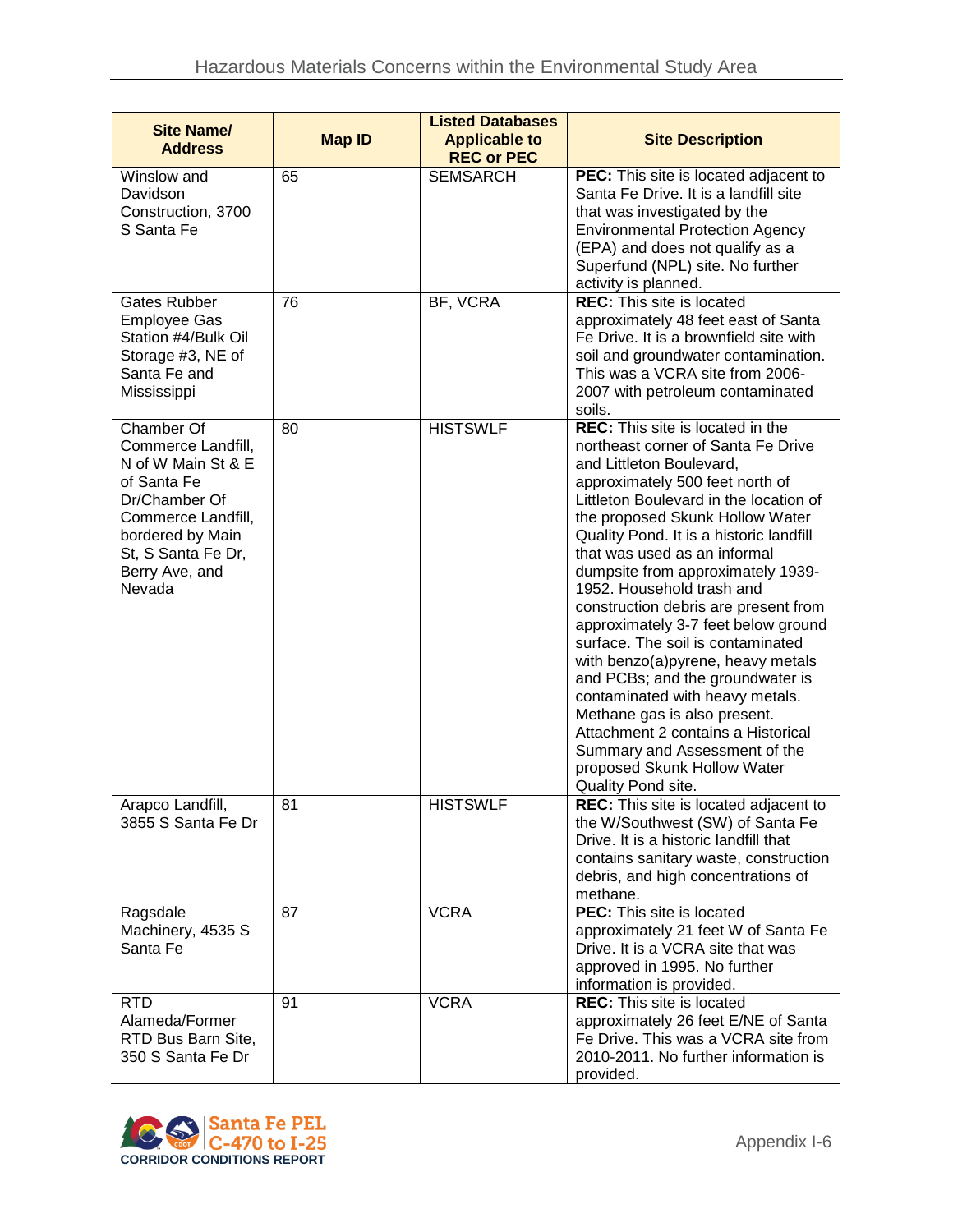| <b>Site Name/</b><br><b>Address</b>                                                                                                                           | <b>Map ID</b> | <b>Listed Databases</b><br><b>Applicable to</b><br><b>REC or PEC</b> | <b>Site Description</b>                                                                                                                                                                                                                                                                                                                                            |
|---------------------------------------------------------------------------------------------------------------------------------------------------------------|---------------|----------------------------------------------------------------------|--------------------------------------------------------------------------------------------------------------------------------------------------------------------------------------------------------------------------------------------------------------------------------------------------------------------------------------------------------------------|
| Artificial Fill, N Yale,<br>S Amherst, E Elati,<br>S Santa Fe RR                                                                                              | 113           | DCHISTLF,<br><b>HISTSWLF</b>                                         | PEC: This site is located<br>approximately 69 feet E of Santa Fe<br>Drive. It is a historic landfill that<br>includes embankments and dams<br>containing earth, rock fragments,<br>and refuse.                                                                                                                                                                     |
| <b>CDOT Project</b><br>CXFCU (GF) 10-<br>0085-1/Rons Tire,<br>3275 Santa Fe<br>Dr/Fogel Property,<br>3273 S Santa Fe<br>Dr/Fogel Drums,<br>3261 S Santa Fe Dr | 119           | HWSCA, RCRAC,<br><b>SEMSARCH</b>                                     | REC: This group of sites is located<br>approximately 121 feet W/Northwest<br>(NW) of Santa Fe Drive. Active<br>corrective action is taking place at<br>the CDOT and Fogel properties that<br>contain soil and groundwater<br>contamination. The Fogel Drums and<br>Rons Tire sites were investigated by<br>the EPA and do not qualify as<br>Superfund (NPL) sites. |
| 9999                                                                                                                                                          | 128           | <b>DCHISTLF</b>                                                      | <b>PEC:</b> This site is located<br>approximately 116 feet W/NW of<br>Santa Fe Drive. It is listed as a<br>historic landfill with no other<br>information provided.                                                                                                                                                                                                |
| Artificial Fill, N<br>Mexico, S Colorado<br>Ave, W Santa Fe<br>RR, E Bannock                                                                                  | 133           | DCHISTLF,<br><b>HISTSWLF</b>                                         | <b>PEC:</b> This site is located<br>approximately 127 feet E of Santa<br>Fe Drive. It is a historic landfill that<br>includes embankments and dams<br>containing earth, rock fragments,<br>and refuse.                                                                                                                                                             |
| Wilkerson Landfill,<br>NE of Mansfield and<br>Windermere                                                                                                      | 141           | <b>HISTSWLF</b>                                                      | PEC: This site is located<br>approximately 158 feet E/SE of<br>Santa Fe Drive. It is a historic closed<br>domestic landfill with low levels of<br>methane. Trash was removed from<br>the site pre-1977.                                                                                                                                                            |
| Known Landfill, this<br>site has been used<br>as backfill                                                                                                     | 154           | DCHISTLF,<br><b>HISTSWLF</b>                                         | PEC: This site is located<br>approximately 201 feet W/SW of<br>Santa Fe Drive. It is a historic landfill<br>with demolition fill including concrete<br>and wood to a depth of 36-37 feet. It<br>has low concentrations of methane.                                                                                                                                 |
| Artificial Fill,<br>between E Alameda<br>& E Bayaud Ave, W<br>of Denver and Rio<br>Grande                                                                     | 156           | DCHISTLF,<br><b>HISTSWLF</b>                                         | <b>PEC:</b> This site is located<br>approximately 211 feet E/NE of<br>Santa Fe Drive. It is a historic landfill<br>that includes embankments and<br>dams containing earth, rock<br>fragments, and refuse.                                                                                                                                                          |
| Thomas Plating,<br>4645 & 4695 S<br>Windermere/Thoma<br>s Plating Co Inc.,<br>4695 S<br>Windermere/Spill                                                      | 160           | BF, HWSCA,<br>RCRAC,<br>SEMSARCH,<br><b>VCRA</b>                     | REC: This group of sites is located<br>approximately 232 feet E of Santa<br>Fe Drive. Thomas Plating is a<br>brownfield site and an active<br>corrective action hazardous waste<br>site with soil contamination. It was<br>investigated by the EPA and does                                                                                                        |

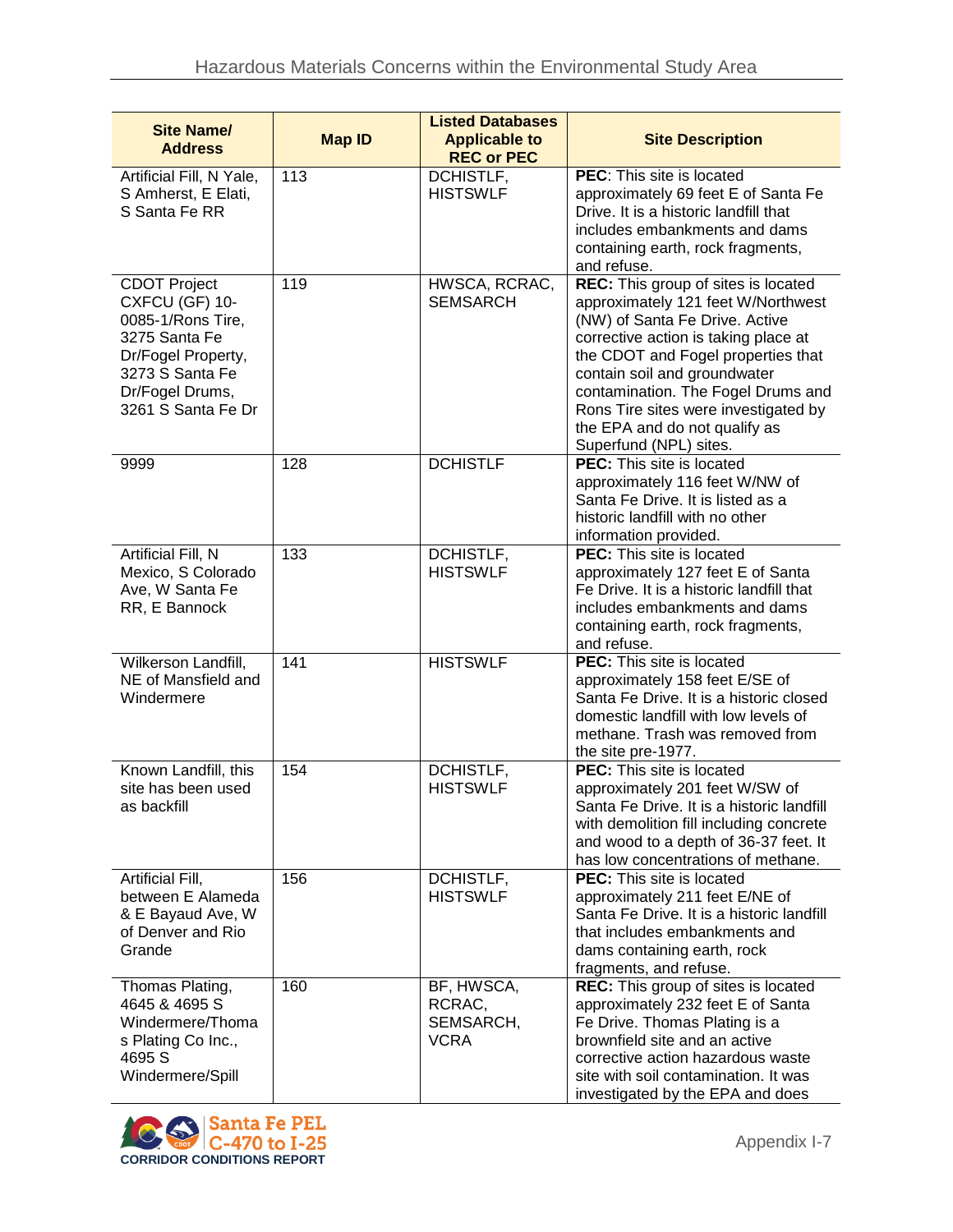| <b>Site Name/</b><br><b>Address</b>                                                                                     | <b>Map ID</b> | <b>Listed Databases</b><br><b>Applicable to</b><br><b>REC or PEC</b> | <b>Site Description</b>                                                                                                                                                                                                                                                                                                         |
|-------------------------------------------------------------------------------------------------------------------------|---------------|----------------------------------------------------------------------|---------------------------------------------------------------------------------------------------------------------------------------------------------------------------------------------------------------------------------------------------------------------------------------------------------------------------------|
| Incident 2018-0316,<br>4675 Windermere                                                                                  |               |                                                                      | not qualify as a Superfund (NPL)<br>site. This was a VCRA site from<br>2001-2002. A spill also happened in<br>2018 at 4675 Windermere that<br>contaminated groundwater. No<br>further action was granted for the<br>spill in 2019.                                                                                              |
| Hugh M Woods,<br>4995 S Santa Fe Dr                                                                                     | 162           | <b>VCRA</b>                                                          | <b>PEC:</b> This site is located<br>approximately 243 feet W of Santa<br>Fe Drive. It was a VCRA site from<br>2006-2008.                                                                                                                                                                                                        |
| Artificial Fill, SE<br>corner of W Arizona<br>and Cherokee St                                                           | 163           | DCHISTLF,<br><b>HISTSWLF</b>                                         | <b>PEC:</b> This site is located<br>approximately 243 feet E of Santa<br>Fe Drive. It is a historic landfill that<br>includes embankments and dams<br>containing earth, rock fragments,<br>and refuse.                                                                                                                          |
| Known Landfill, E of<br>S Lipan to I-25, S of<br>Alameda to Virginia<br>Ave, 7.5 acres                                  | 164           | DCHISTLF,<br><b>HISTSWLF</b>                                         | <b>REC:</b> This site is located<br>approximately 243 feet W/NW of<br>Santa Fe Drive. It is a historic landfill<br>that took domestic refuse that and is<br>an abandoned sand and gravel pit<br>partially filled with water. A church<br>and commercial buildings are on top<br>of the landfill. Methane levels are<br>present. |
| <b>Shattuck Chemical</b><br>Co (Bannock Street<br>[St]), 1805 S<br><b>Bannock St</b>                                    | 176           | HWSCA, RCRAC,<br>RCRA SUBC,<br>RCRAT,<br><b>SEMSARCH</b>             | <b>REC:</b> This site is located<br>approximately 285 feet E of Santa<br>Fe Drive. It is an active corrective<br>action site. This is a chemical<br>manufacturing facility and also a<br>mines/tailing facility that was<br>investigated by the EPA and does<br>not qualify as a Superfund (NPL)<br>site.                       |
| Gates Rubber<br>Building #25 (#2B),<br>SE of Ohio and<br>Santa Fe Dr                                                    | 179           | <b>VCRA</b>                                                          | <b>REC:</b> This site is located<br>approximately 285 feet E/NE of<br>Santa Fe Drive. It is a VCRA site that<br>was approved in 2008 with soil and<br>groundwater contamination.                                                                                                                                                |
| 5S-68W-04SW2/<br>Known Landfill,<br><b>USGS Maps 2</b><br>separate fill areas,<br><b>Tri-County maps</b><br>entire area | 181, 182      | DCHISTLF,<br><b>HISTSWLF</b>                                         | <b>REC:</b> This site is located<br>approximately 296 feet W of Santa<br>Fe Drive. It is a historic closed<br>domestic landfill with low levels of<br>methane.                                                                                                                                                                  |
| Artificial Fill, fill<br>along the borders of<br>the South Platte<br>River in the Central                               | 197           | DCHISTLF,<br><b>HISTSWLF</b>                                         | <b>REC:</b> This site is located<br>approximately 327 feet W of Santa<br>Fe Drive. It is a historic landfill that<br>includes embankments and dams<br>containing earth, rock fragments,<br>and refuse.                                                                                                                          |

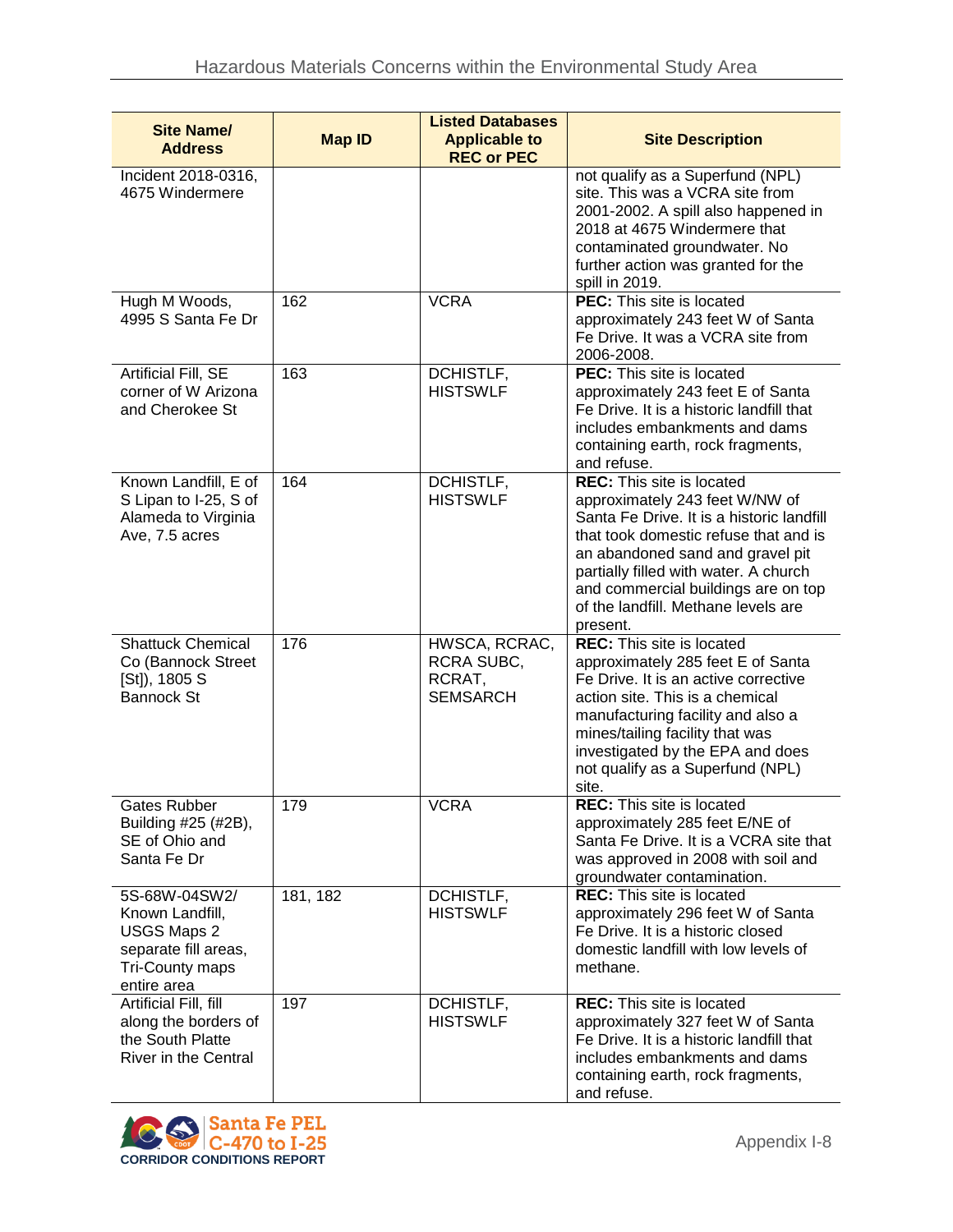| <b>Site Name/</b><br><b>Address</b>                                                                                                                | <b>Map ID</b> | <b>Listed Databases</b><br><b>Applicable to</b><br><b>REC or PEC</b> | <b>Site Description</b>                                                                                                                                                                                                                                                                                                                                                             |
|----------------------------------------------------------------------------------------------------------------------------------------------------|---------------|----------------------------------------------------------------------|-------------------------------------------------------------------------------------------------------------------------------------------------------------------------------------------------------------------------------------------------------------------------------------------------------------------------------------------------------------------------------------|
| Delaware/Evans,<br>2134 through a<br>portion of 2170 S<br>Delaware St/Medici<br>Communities, 2140<br>S Delaware St                                 | 200           | BF, VCRA                                                             | <b>REC:</b> These two sites are located<br>approximately 333 feet E of Santa<br>Fe Drive. Delaware/Evans is a<br>brownfield site. Medici was a VCRA<br>site from 2012-2014 with soil<br>contamination.                                                                                                                                                                              |
| Platte Chrome Site,<br>2220 S Delaware St,<br>S Platte River on W,<br>S Delaware on<br><b>E/Former Power</b><br>Engineering, 2220 S<br>Delaware St | 225           | SEMSARCH,<br><b>VCRA</b>                                             | <b>REC:</b> These two sites are located<br>approximately 428 feet E of Santa<br>Fe Drive. The Platte Chrome site<br>was investigated by the EPA and<br>they determined no further federal<br>action will be taken at the site. The<br>Former Power Engineering site was<br>a VCRA site from 2005-2206 with<br>heavy metal contamination of soil,<br>surface water, and groundwater. |
| Gates Rubber Co -<br>Wellfield Parcel 1,<br>NW Corner of W<br>Tennessee Ave and<br>S Platte River Dr                                               | 227           | BF                                                                   | <b>REC:</b> This site is located<br>approximately 433 feet W/SW of<br>Santa Fe Drive. This is a brownfield<br>site with soil contaminated with<br>arsenic and lead.                                                                                                                                                                                                                 |
| Granite Imports Inc./<br><b>Hospital Shared</b><br>Services, 1395 S<br>Platte River Dr                                                             | 228           | <b>HISTSWLF</b>                                                      | <b>REC:</b> This site is located<br>approximately 433 feet W of Santa<br>Fe Drive. It is a historic incinerated<br>bio-waste landfill.                                                                                                                                                                                                                                              |
| Baker Property I,<br>2124 W Chenango                                                                                                               | 235           | <b>VCRA</b>                                                          | <b>PEC:</b> This site is located<br>approximately 444 W/NW of Santa<br>Fe Drive. This VCRA site was<br>approved in April 2005 and granted<br>no further action in July 2005.                                                                                                                                                                                                        |
| Alameda Catalytic<br>Site, Alameda and<br>South Platte River<br>Dr                                                                                 | 236           | <b>BF</b>                                                            | <b>REC:</b> This site is located<br>approximately 512 feet W of Santa<br>Fe Drive. This is a brownfield site<br>located over a historic landfill.                                                                                                                                                                                                                                   |
| General Iron<br><b>Works/Iron Works</b><br>Village/General Iron<br>Works II, 601 W<br><b>Bates Ave</b>                                             | 240           | BF, VCRA                                                             | REC: This site is located<br>approximately 475 feet E of Santa<br>Fe Drive. This is a brownfield site<br>with heavy metal soil contamination.<br>It was a VCRA site from 2012-2014<br>with soil and groundwater<br>contamination.                                                                                                                                                   |
| <b>RTD Maintenance</b><br>Facility, SE and NE<br>of Yale & Santa Fe                                                                                | 243           | <b>VCRA</b>                                                          | <b>PEC:</b> This site is located<br>approximately 480 feet E of Santa<br>Fe Drive. It was a VCRA site from<br>2002-2003 with soil contamination.                                                                                                                                                                                                                                    |
| Keogh &<br>Co/Abandoned<br>Cathode Ray Tubes,<br>1101 W Dartmouth                                                                                  | 245           | HWSCA, RCRAC,<br>SEMS,<br><b>SEMSARCH</b>                            | <b>REC:</b> These two sites are located<br>approximately 486 feet W/NW of<br>Santa Fe Drive. Keogh & Co is an<br>active hazardous waste corrective<br>action site. The Cathode Ray Tubes<br>site was a removal only site with no<br>assessment needed.                                                                                                                              |

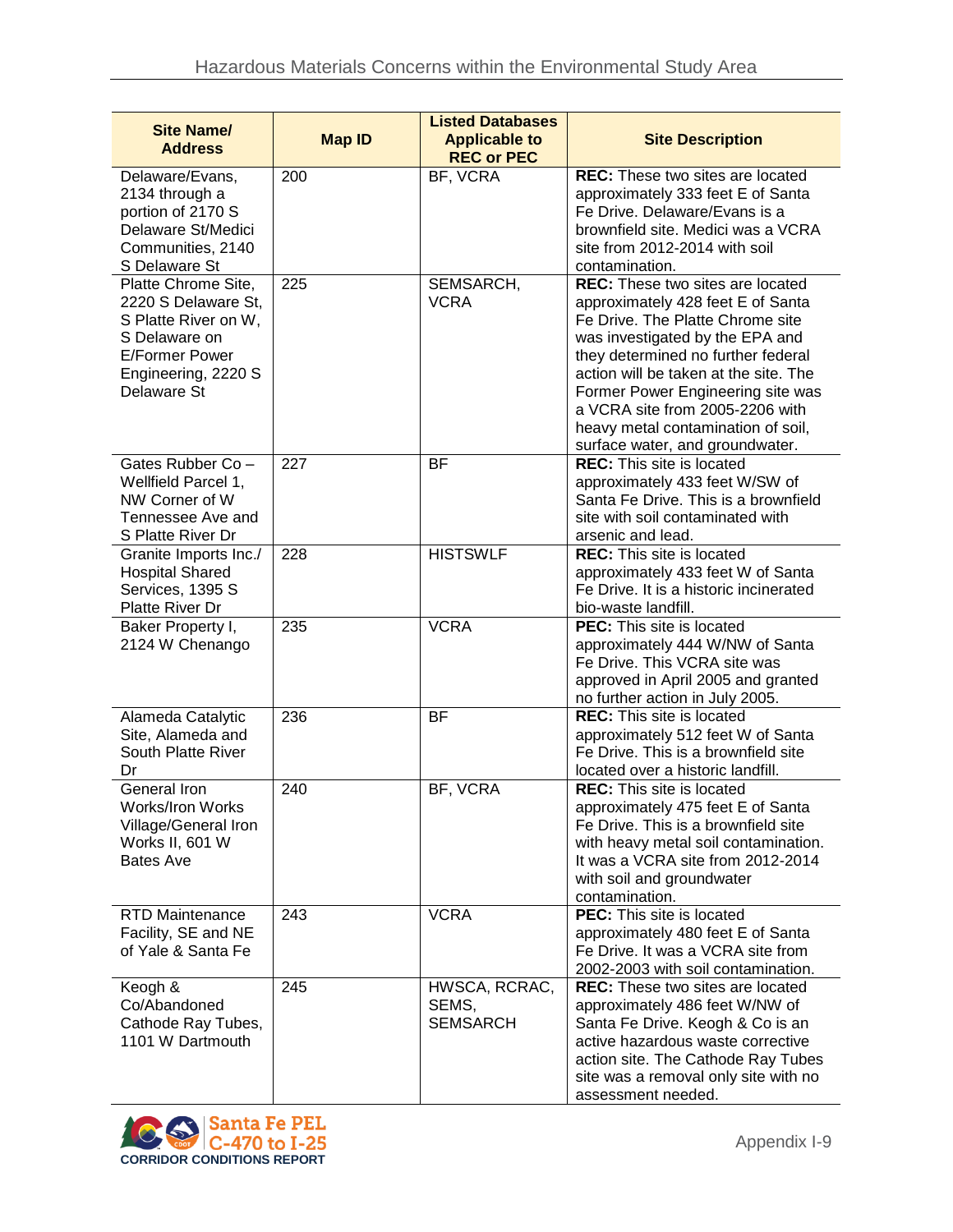| <b>Site Name/</b><br><b>Address</b>                                                                                       | <b>Map ID</b> | <b>Listed Databases</b><br><b>Applicable to</b><br><b>REC or PEC</b> | <b>Site Description</b>                                                                                                                                                                                                                                                                                                                |
|---------------------------------------------------------------------------------------------------------------------------|---------------|----------------------------------------------------------------------|----------------------------------------------------------------------------------------------------------------------------------------------------------------------------------------------------------------------------------------------------------------------------------------------------------------------------------------|
| Cinderella Twin<br>Drive-in, 3400 S<br><b>Platte River Dr</b>                                                             | 248           | <b>VCRA</b>                                                          | PEC: This site is located<br>approximately 491 feet W/NW of<br>Santa Fe Drive. It is an ex-landfill<br>and was a VCRA site from 2007-<br>2009 with soil, surface water, and<br>groundwater lead contamination.                                                                                                                         |
| Name Not<br>Reported/Cedar<br>Mountain Mulch Co,<br>4755 S Windermere<br><b>St</b>                                        | 252           | HISTSWLF,<br><b>SEMSARCH</b>                                         | <b>PEC:</b> This site is located<br>approximately 502 feet E/SE of<br>Santa Fe Drive. Shingles were<br>stored on this site and caught fire<br>and took one million gallons of water<br>to extinguish which contaminated<br>groundwater. This site was<br>investigated by the EPA and does<br>not qualify as a Superfund (NPL)<br>site. |
| Name Not Reported,<br>4700 S Windermere                                                                                   | 260           | <b>HISTSWLF</b>                                                      | <b>PEC:</b> This site is located<br>approximately 528 feet E/SE of<br>Santa Fe Drive. It is an historic<br>landfill used for storage of cedar<br>shingles.                                                                                                                                                                             |
| Gates Rubber:<br><b>Broadway North</b><br>$(#6)$ , NW of<br>Broadway &<br>Mississippi                                     | 264           | <b>VCRA</b>                                                          | <b>PEC:</b> This site is located<br>approximately 528 feet E of Santa<br>Fe Drive. It was a VCRA site from<br>2009-2010.                                                                                                                                                                                                               |
| Robinson Brick &<br>Tile #1, 500 S Santa<br>Fe                                                                            | 271           | <b>HISTSWLF</b>                                                      | <b>REC:</b> This site is located<br>approximately 554 feet E/SE of<br>Santa Fe Drive. It is a historic landfill<br>liquid impoundment with chemical<br>waste that contaminated<br>groundwater.                                                                                                                                         |
| Parker Hannifin<br>Corp/Wilkerson Ops,<br>1201 W Mansfield<br>Ave                                                         | 276           | HWSCA, RCRAC,<br><b>SEMSARCH</b>                                     | <b>REC:</b> These sites are located<br>approximately 556 feet E/SE of<br>Santa Fe Drive. Parker Hannifin is<br>an active hazardous waste corrective<br>action site with soil and groundwater<br>contamination. Wilkerson Ops was<br>investigated by the EPA and does<br>not qualify as a Superfund (NPL)<br>site.                      |
| <b>Power Engineering</b><br>Co, 2525 S<br>Delaware St                                                                     | 293           | HWSCA, RCRAC                                                         | <b>REC:</b> This site is located<br>approximately 607 feet E of Santa<br>Fe Drive. It is an active hazardous<br>waste corrective action site with soil<br>and groundwater contamination.                                                                                                                                               |
| Artificial Fill, NE<br><b>Corner of Dartmouth</b><br>and the South Platte<br>River, two areas at<br><b>TRHE NE corner</b> | 299           | DCHISTLF,<br><b>HISTSWLF</b>                                         | <b>PEC:</b> This site is located<br>approximately 628 feet W of Santa<br>Fe Drive. It is a historic landfill that<br>includes embankments and was<br>filled with sand, gravel, wood, brick,<br>concrete, metal, plastic, etc.                                                                                                          |

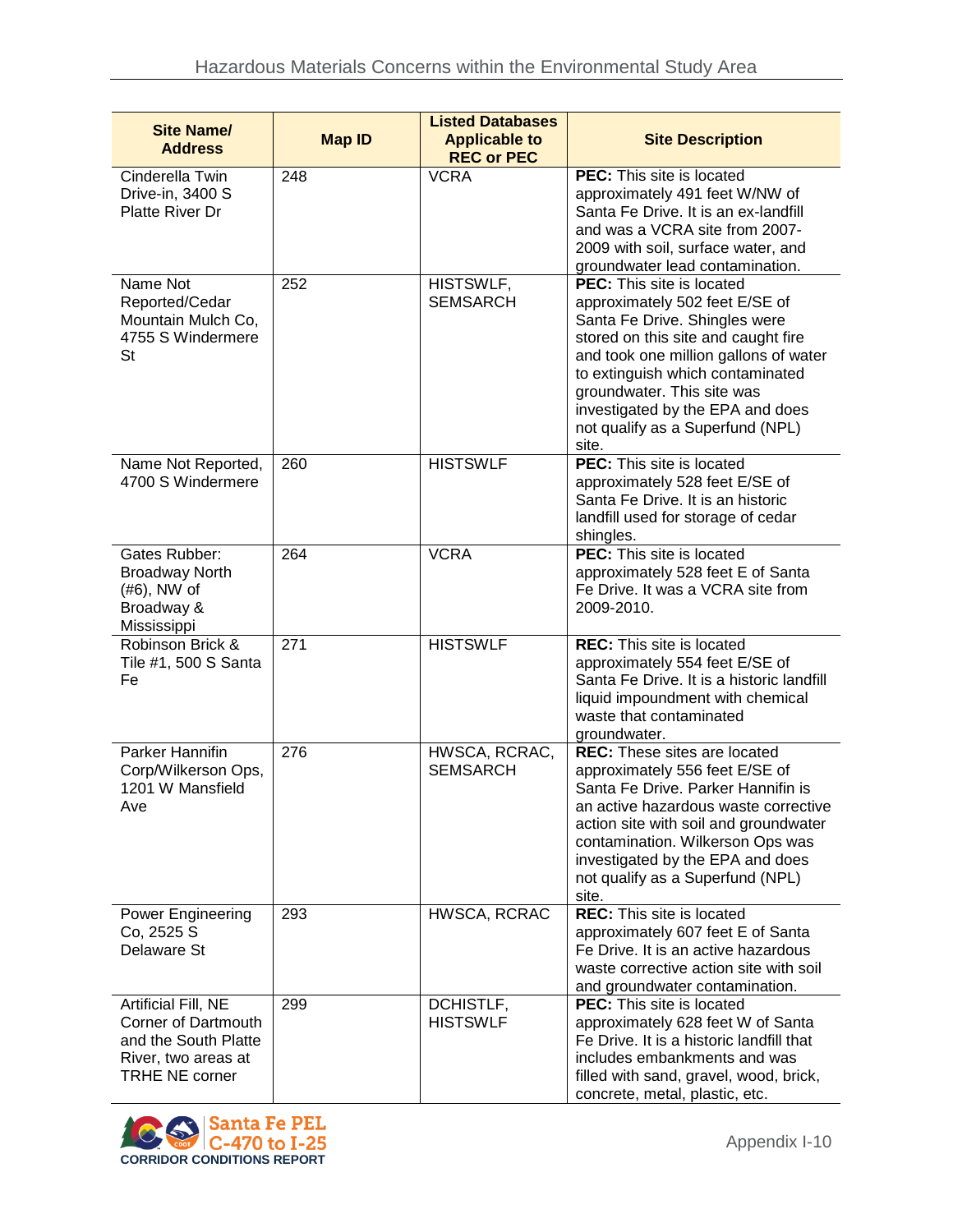| <b>Site Name/</b><br><b>Address</b>                                                              | <b>Map ID</b> | <b>Listed Databases</b><br><b>Applicable to</b><br><b>REC or PEC</b> | <b>Site Description</b>                                                                                                                                                                                                                                                                              |
|--------------------------------------------------------------------------------------------------|---------------|----------------------------------------------------------------------|------------------------------------------------------------------------------------------------------------------------------------------------------------------------------------------------------------------------------------------------------------------------------------------------------|
| Known Landfill,<br>highway area,<br>boundaries are<br>approximate<br>bounded by I-25 to<br>the N | 312           | DCHISTLF,<br><b>HISTSWLF</b>                                         | PEC: This site is located<br>approximately 713 feet E/NE of<br>Santa Fe Drive. It is a historic<br>domestic refuse landfill.                                                                                                                                                                         |
| Alameda Station<br>Light Rail Transit<br>Plaza, 455 S<br>Cherokee                                | 326           | <b>VCRA</b>                                                          | <b>PEC:</b> This site is located<br>approximately 787 feet E of Santa<br>Fe Drive. It was a VCRA site from<br>2014-2016 with soil contamination.                                                                                                                                                     |
| Artificial Fill, in bow<br>of South Platte<br>River, south of<br>Radcliff, south to<br>Union     | 335           | DCHISTLF,<br><b>HISTSWLF</b>                                         | PEC: This site is located<br>approximately 866 feet W of Santa<br>Fe Drive. It is a historic landfill that<br>includes embankments and was<br>filled with sand, gravel, wood, brick,<br>concrete, metal, plastic, etc.                                                                               |
| 837 <sup>th</sup> Army Air Force<br>(AAF) Specialized<br>Depot, Denver<br>County                 | 338           | <b>FUDS</b>                                                          | PEC: The Depot is located<br>approximately 892 feet E of Santa<br>Fe Drive. It is a Formerly Used<br>Defense Site (FUDS) under the<br>Omaha Corps of Engineers District.<br>The Gates Rubber site is located<br>approximately 876 feet E of Santa<br>Fe Drive. It was a VCRA site from<br>2009-2010. |
| Gates Rubber:<br><b>Broadway South</b><br>$(#7)$ , NW of<br>Broadway and<br>Mississippi          |               | <b>VCRA</b>                                                          |                                                                                                                                                                                                                                                                                                      |
| Happy Church, 455<br>S Platte River Dr                                                           | 340           | <b>SEMSARCH</b>                                                      | PEC: This site is located<br>approximately 882 feet SW of Santa<br>Fe Drive. This site is an ex-landfill<br>that was investigated by the EPA<br>and does not qualify as a Superfund<br>(NPL) site.                                                                                                   |
| Alameda Station<br>Village, 358, 395,<br>405, 415 S<br>Cherokee St                               | 343           | <b>VCRA</b>                                                          | PEC: This site is located<br>approximately 887 feet E/NE of<br>Santa Fe Drive. It was a VCRA site<br>from 2014-2016 with soil and<br>groundwater contamination.                                                                                                                                      |
| Evans Catalytic Site,<br>Evans & Huron                                                           | 346           | <b>BF</b>                                                            | <b>REC:</b> This site is located<br>approximately 919 feet W of Santa<br>Fe Drive. This is a brownfield site<br>with a hexavalent groundwater<br>plume.                                                                                                                                              |
| Navajo<br>Enterprises/Front<br>Range Plating II,<br>4500 S Navajo St                             | 350           | <b>BF</b>                                                            | <b>REC:</b> This site is located<br>approximately 929 feet E of Santa<br>Fe Drive. This is a brownfield site                                                                                                                                                                                         |

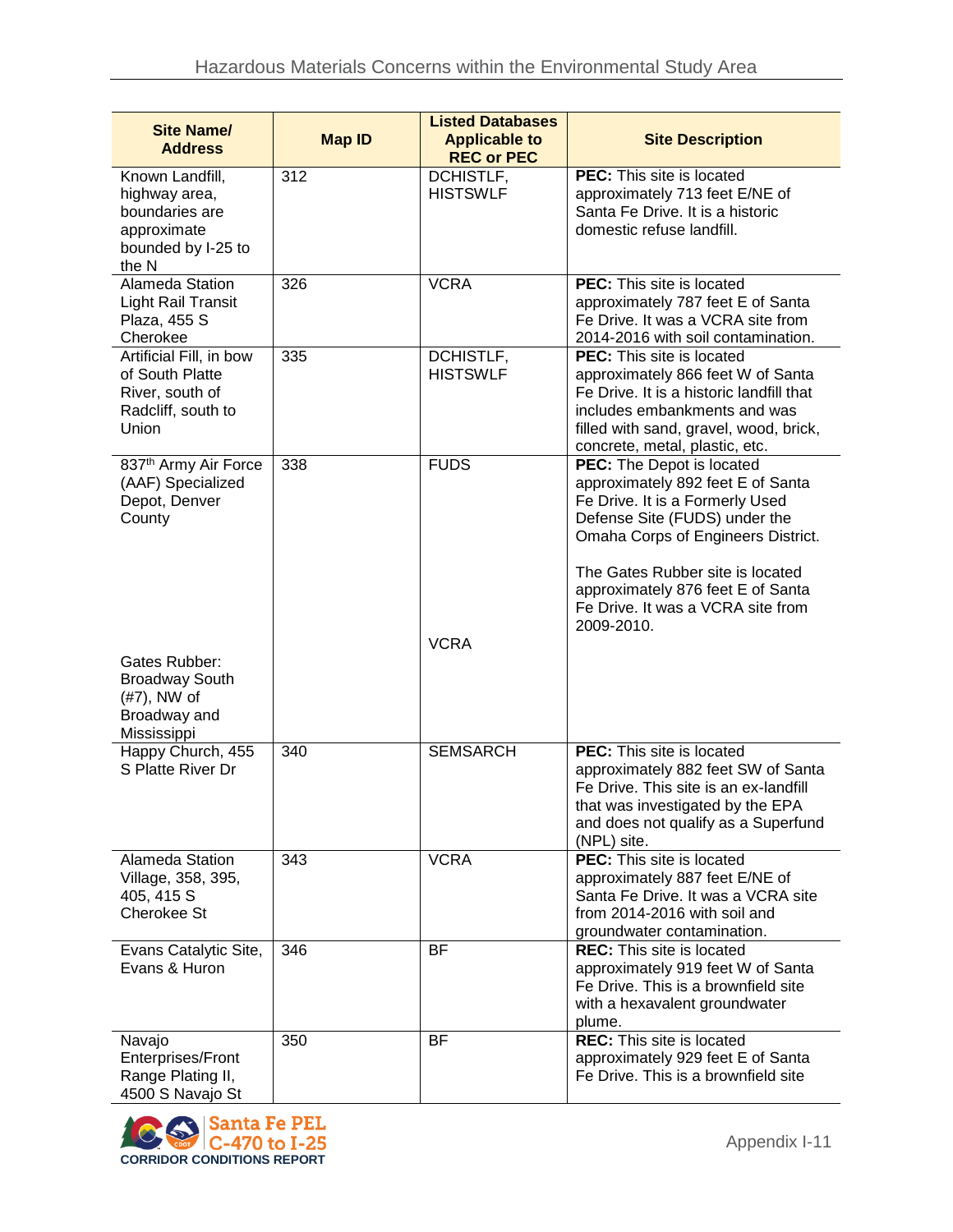| <b>Site Name/</b><br><b>Address</b>                                                             | <b>Map ID</b> | <b>Listed Databases</b><br><b>Applicable to</b><br><b>REC or PEC</b> | <b>Site Description</b>                                                                                                                                                                                                                                                                                                          |
|-------------------------------------------------------------------------------------------------|---------------|----------------------------------------------------------------------|----------------------------------------------------------------------------------------------------------------------------------------------------------------------------------------------------------------------------------------------------------------------------------------------------------------------------------|
|                                                                                                 |               |                                                                      | with soil and groundwater heavy<br>metal contamination.                                                                                                                                                                                                                                                                          |
| Gates Rubber:<br><b>Creamery Parcel II</b><br>$(#5)$ , SW of<br>Mississippi                     | 357           | BF, VCRA                                                             | <b>REC:</b> This site is located<br>approximately 956 feet E of Santa<br>Fe Drive. This is a brownfield site<br>with solvent soil and groundwater<br>contamination. It was a VCRA site<br>from 2005-2006.                                                                                                                        |
| <b>Centennial Park</b><br>Expansion 1, 2150<br>W Union                                          | 359           | <b>VCRA</b>                                                          | <b>PEC:</b> This site is located<br>approximately 966 feet W/NW of<br>Santa Fe Drive. It is an abandoned<br>surface mine and landfill that was a<br>VCRA site from 2001-2002.                                                                                                                                                    |
| Alta Sobo Station,<br>221, 225, & 235 S<br>Cherokee St                                          | 360           | <b>VCRA</b>                                                          | <b>PEC:</b> This site is located<br>approximately 972 feet E/NE of<br>Santa Fe Drive. It was a VCRA site<br>from 2017-2018 with soil and<br>groundwater contamination.                                                                                                                                                           |
| Cherokee Solvents,<br>201 S Cherokee St                                                         | 363           | <b>SEMSARCH</b>                                                      | <b>PEC:</b> This site is located<br>approximately 982 feet E/NE of<br>Santa Fe Drive. This site is a<br>manufacturing plant that was<br>investigated by the EPA and does<br>not qualify as a Superfund (NPL)<br>site.                                                                                                            |
| <b>Tools For</b><br>Bending/Dakota<br>Ammonia, 194 W<br>Dakota Ave                              | 364           | RCRAC,<br><b>SEMSARCH</b>                                            | <b>PEC:</b> This site is located<br>approximately 982 feet E of Santa<br>Fe Drive. This site was a corrective<br>action site with an interim decision<br>for no further action in 2013. It was a<br>removal only site that was<br>investigated by the EPA; it is not on<br>the NPL and no further federal action<br>is required. |
| Known Landfill,<br>boundaries<br>approximate, N end<br>peaks S of W<br>Evans, E South<br>Platte | 365           | DCHISTLF,<br><b>HISTSWLF</b>                                         | <b>PEC:</b> This site is located<br>approximately 998 feet W of Santa<br>Fe Drive. It is a historic domestic<br>refuse landfill.                                                                                                                                                                                                 |

**Database Acronyms and Definitions (Listed in order of table appearance):**

1. **VCRA**—Voluntary Cleanup and Redevelopment Program Sites

- 2. **NPL**—National Priorities List. Sites that fall under the EPA's Superfund program, established to fund the cleanup of the most serious uncontrolled or abandoned hazardous waste sites identified for possible long-term remedial action.
- 3. **RODS**—Record of Decision System. These decision documents maintained by the United States Environmental Protection Agency describe the chosen remedy for NPL (Superfund) site remediation.
- 4. **SEMS**—Superfund Enterprise Management System. Formerly known as CERCLIS (Comprehensive Environmental Response, Compensation and Liability Information System) tracks and reports on clean-up and enforcement activities taking place at Superfund sites.
- 5. **SF**—Superfund Sites. This list contains active, deleted and proposed "Superfund" hazardous waste sites.
- 6. **DOCKETS**—The EPA Docket data lists Civil Case Defendants, filing dates as far back as 1971, laws broken including section, violations that occurred, pollutants involved, penalties assessed and superfund awards by facility and location.

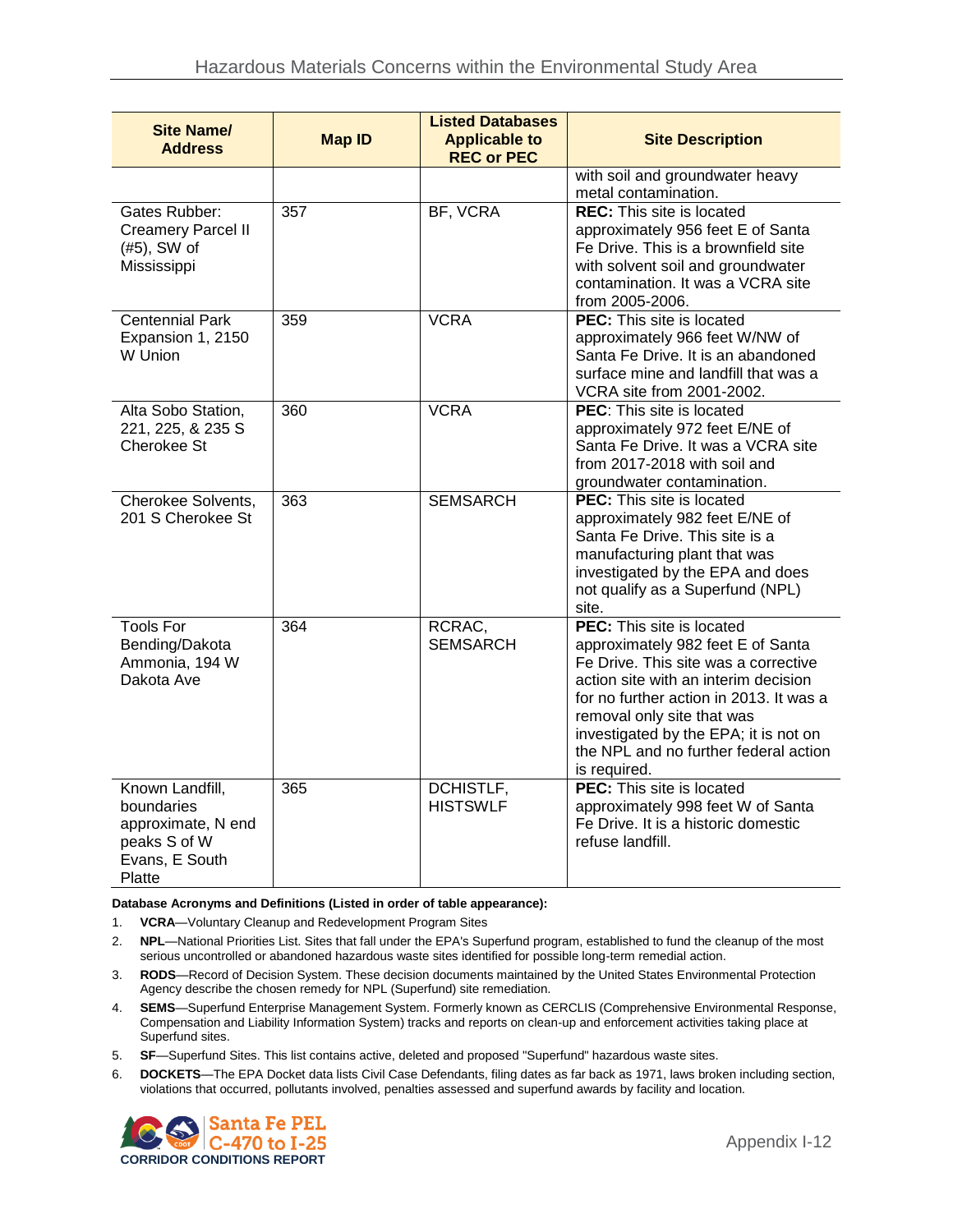- 7. **EC**—Federal Engineering Institutional Control Sites. This database includes site locations where Engineering and/or Institutional Controls have been identified as part of a selected remedy for the site as defined by EPA official remedy decision documents.
- 8. **ICIS**—Integrated Compliance Information System (formerly DOCKETS). ICIS is a case activity tracking and management system for civil, judicial, and administrative federal EPA enforcement cases.
- 9. **HISTSWLF** Historical Solid Waste Landfills
- 10. **BF**—Brownfields Management System. Brownfields are real property, the expansion, redevelopment, or reuse of which may be complicated by the presence or potential presence of a hazardous substance, pollutant, or contaminant.
- 11. **DCHISTLF**—Denver County Historic Landfills.
- 12. **SWF—**Solid Waste Facilities.
- 13. **METHANE SITES**—Methane Gas Study Sites.
- 14. **SEMSARCH—**Superfund Enterprise Management System Archived Site Inventory. Replaced the CERCLIS No Further Remedial Action (NFRAP) reporting system. This listing reflects sites at which the EPA has determined that assessment has been completed and NFRAP is planned under the Superfund program.
- 15. **HWSCA**—Hazardous Waste Sites- Corrective Action.
- 16. **RCRAC**—Resource Conservation & Recovery Act (RCRA)—Corrective Action Facilities.
- 17. **RCRA SUBC**—RCRA—Subject to Corrective Action Facilities.
- 18. **RCRAT—**RCRA Non-Corrective Action Sites (CORRACTS) Treatment, Storage & Disposal Facilities.
- 19. **FUDS**—The Formerly Used Defense Sites (FUDS) inventory includes properties previously owned by or leased to the United States and under Secretary of Defense Jurisdiction, as well as Munitions Response Areas (MRA).

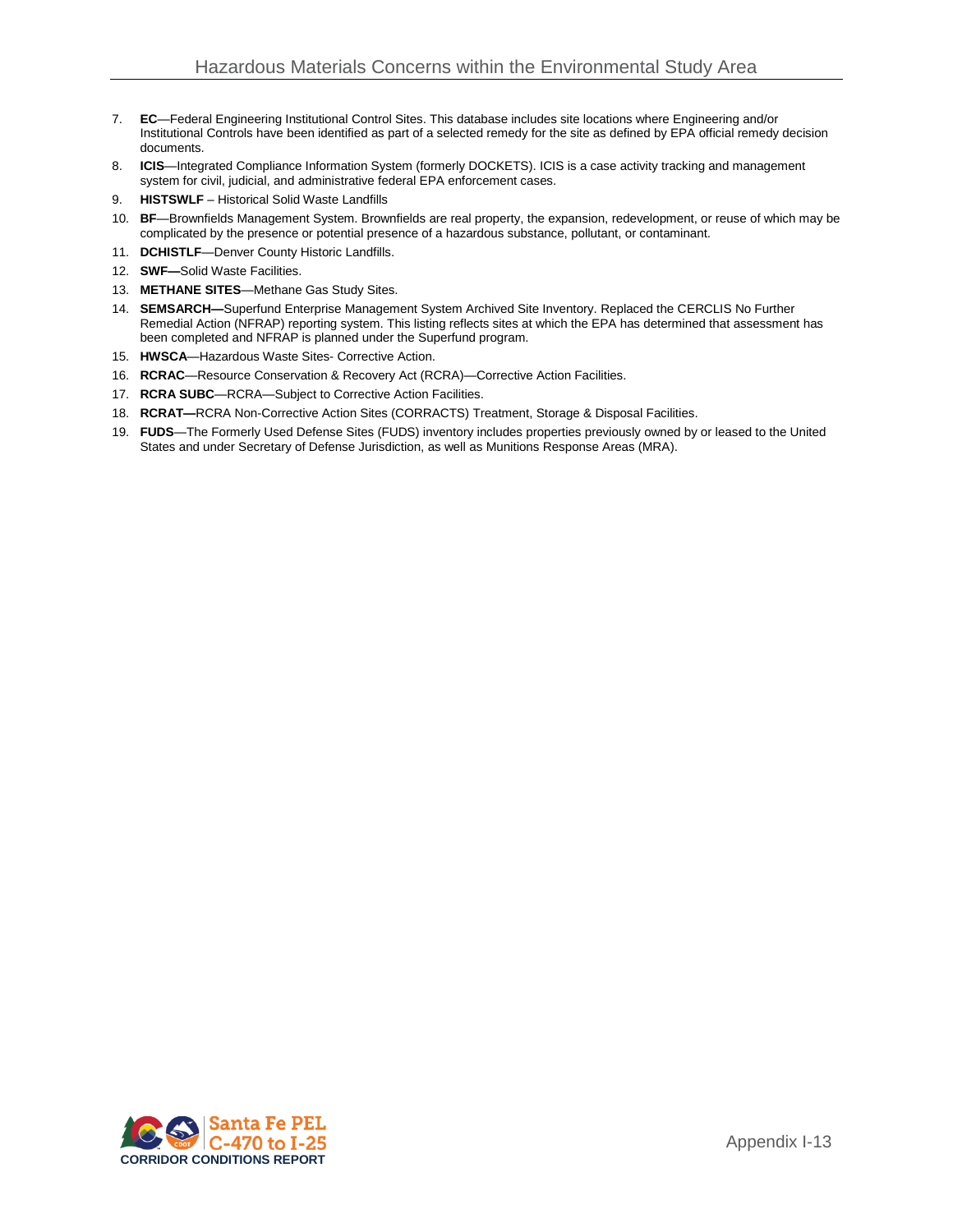## **Attachment 1. GeoSearch Report**

**(AVAILABLE UPON REQUEST)**